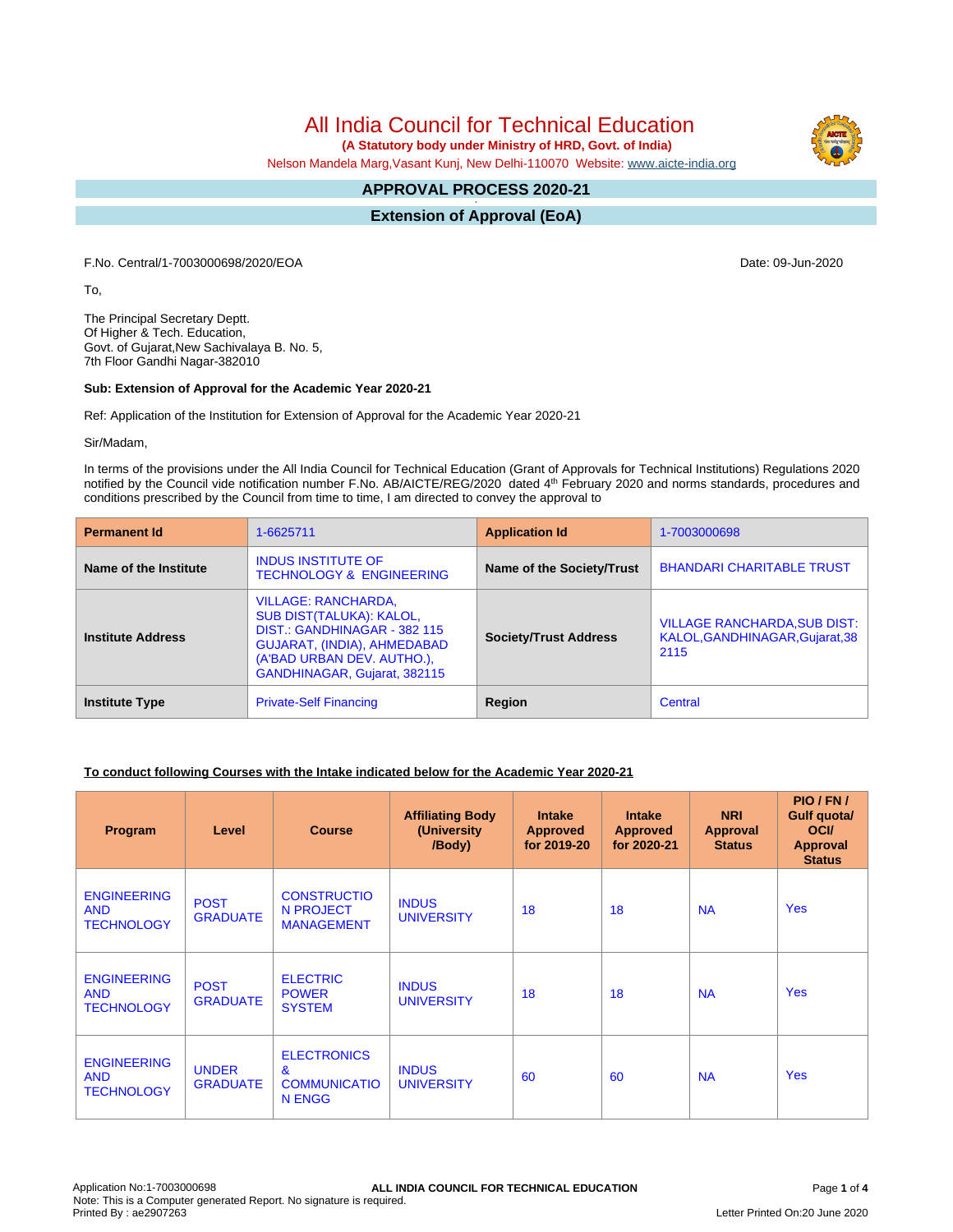| <b>ENGINEERING</b><br><b>AND</b><br><b>TECHNOLOGY</b> | <b>UNDER</b><br><b>GRADUATE</b> | <b>COMPUTER</b><br><b>ENGINEERING</b>                                      | <b>INDUS</b><br><b>UNIVERSITY</b> | 60  | 120 | <b>NA</b> | <b>Yes</b> |
|-------------------------------------------------------|---------------------------------|----------------------------------------------------------------------------|-----------------------------------|-----|-----|-----------|------------|
| <b>ENGINEERING</b><br><b>AND</b><br><b>TECHNOLOGY</b> | <b>UNDER</b><br><b>GRADUATE</b> | <b>MECHANICAL</b><br><b>ENGINEERING</b>                                    | <b>INDUS</b><br><b>UNIVERSITY</b> | 180 | 120 | <b>NA</b> | Yes        |
| <b>ENGINEERING</b><br><b>AND</b><br><b>TECHNOLOGY</b> | <b>UNDER</b><br><b>GRADUATE</b> | <b>AUTOMOBILE</b><br><b>ENGINEERING</b>                                    | <b>INDUS</b><br><b>UNIVERSITY</b> | 60  | 60  | <b>NA</b> | Yes        |
| <b>ENGINEERING</b><br><b>AND</b><br><b>TECHNOLOGY</b> | <b>UNDER</b><br><b>GRADUATE</b> | <b>METALLURGICA</b><br><b>L ENGINEERING</b>                                | <b>INDUS</b><br><b>UNIVERSITY</b> | 60  | 60  | <b>NA</b> | <b>Yes</b> |
| <b>MANAGEMENT</b>                                     | <b>POST</b><br><b>GRADUATE</b>  | <b>MBA</b>                                                                 | <b>INDUS</b><br><b>UNIVERSITY</b> | 60  | 60  | <b>NA</b> | <b>Yes</b> |
| <b>ENGINEERING</b><br><b>AND</b><br><b>TECHNOLOGY</b> | <b>POST</b><br><b>GRADUATE</b>  | <b>COMPUTER</b><br><b>AIDED DESIGN</b><br><b>AND</b><br><b>MANUFACTURE</b> | <b>INDUS</b><br><b>UNIVERSITY</b> | 18  | 18  | <b>NA</b> | <b>Yes</b> |
| <b>MCA</b>                                            | <b>POST</b><br><b>GRADUATE</b>  | <b>MASTERS IN</b><br><b>COMPUTER</b><br><b>APPLICATIONS</b>                | <b>INDUS</b><br><b>UNIVERSITY</b> | 60  | 60  | <b>NA</b> | <b>Yes</b> |
| <b>ENGINEERING</b><br><b>AND</b><br><b>TECHNOLOGY</b> | <b>UNDER</b><br><b>GRADUATE</b> | <b>CIVIL</b><br><b>ENGINEERING</b>                                         | <b>INDUS</b><br><b>UNIVERSITY</b> | 120 | 120 | <b>NA</b> | <b>Yes</b> |
| <b>ENGINEERING</b><br><b>AND</b><br><b>TECHNOLOGY</b> | <b>UNDER</b><br><b>GRADUATE</b> | <b>ELECTRICAL</b><br><b>ENGINEERING</b>                                    | <b>INDUS</b><br><b>UNIVERSITY</b> | 60  | 60  | <b>NA</b> | <b>Yes</b> |
| <b>ENGINEERING</b><br><b>AND</b><br><b>TECHNOLOGY</b> | <b>POST</b><br><b>GRADUATE</b>  | <b>DIGITAL</b><br><b>COMMUNICATIO</b><br><b>NS</b>                         | <b>INDUS</b><br><b>UNIVERSITY</b> | 18  | 9   | <b>NA</b> | Yes        |
| <b>ENGINEERING</b><br><b>AND</b><br><b>TECHNOLOGY</b> | <b>POST</b><br><b>GRADUATE</b>  | <b>METALLURGICA</b><br><b>L ENGINEERING</b>                                | <b>INDUS</b><br><b>UNIVERSITY</b> | 18  | 9   | <b>NA</b> | <b>Yes</b> |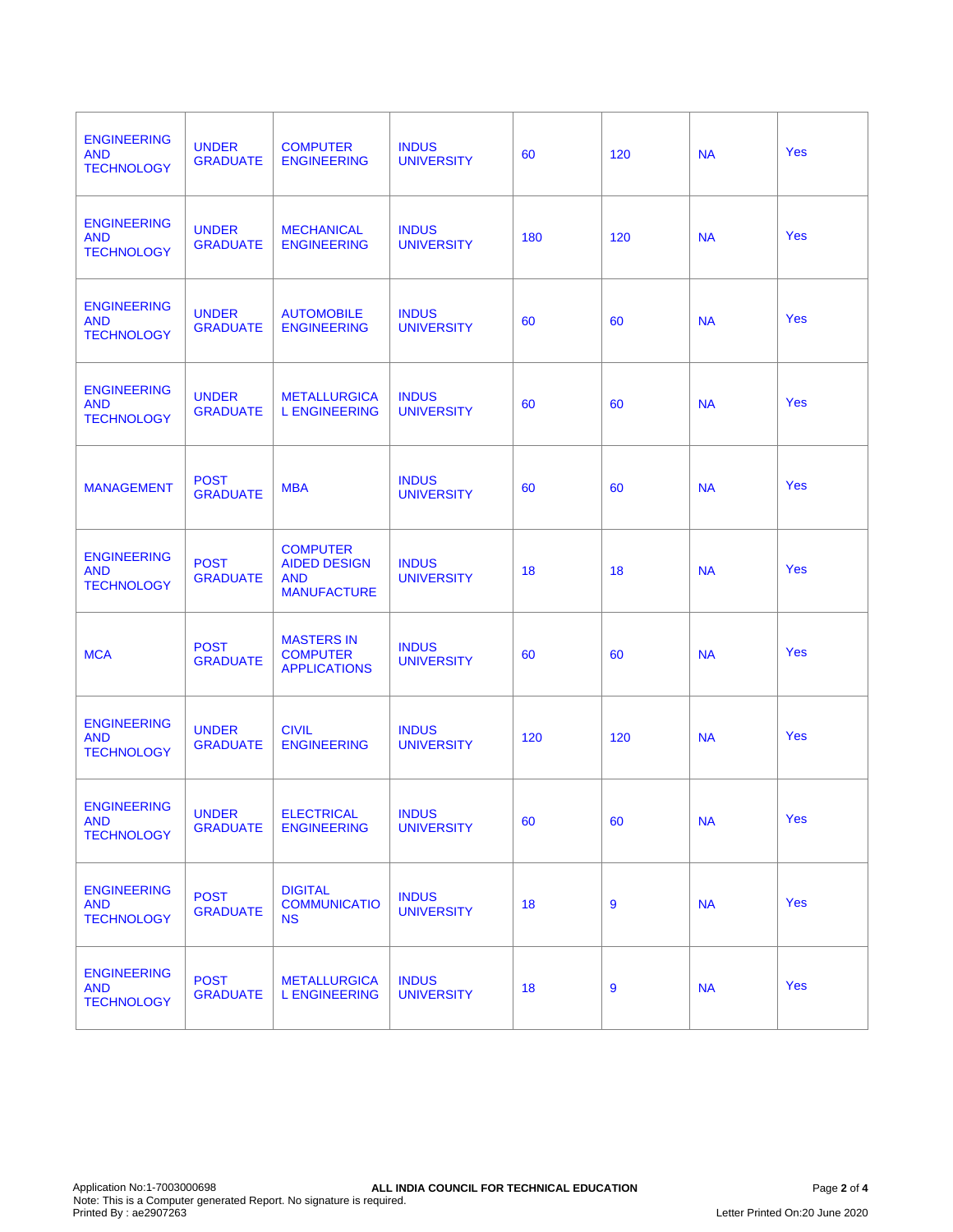### **It is mandatory to comply with all the essential requirements as given in APH 2020-21 (Appendix 6)**

## **Important Instructions**

- 1. The State Government/ UT/ Directorate of Technical Education/ Directorate of Medical Education shall ensure that 10% of reservation for Economically Weaker Section (EWS) as per the reservation policy for admission, operational from the Academic year 2020-21 is implemented without affecting the reservation percentages of SC/ ST/ OBC/ General. However, this would not be applicable in the case of Minority Institutions referred to the Clause (1) of Article 30 of Constitution of India. Such Institution shall be permitted to increase in annual permitted strength over a maximum period of two years beginning with the Academic Year 2020-21
- 2. The Institution offering courses earlier in the Regular Shift, First Shift, Second Shift/Part Time now amalgamated as total intake shall have to fulfil all facilities such as Infrastructure, Faculty and other requirements as per the norms specified in the Approval Process Handbook 2020-21 for the Total Approved Intake. Further, the Institutions Deemed to be Universities/ Institutions having Accreditation/ Autonomy status shall have to maintain the Faculty: Student ratio as specified in the Approval Process Handbook. All such Institutions/ Universities shall have to create the necessary Faculty, Infrastructure and other facilities WITHIN 2 YEARS to fulfil the norms based on the Affidavit submitted to AICTE.
- 3. In case of any differences in content in this Computer generated Extension of Approval Letter, the content/information as approved by the Executive Council / General Council as available on the record of AICTE shall be final and binding.
- 4. Strict compliance of Anti-Ragging Regulation: Approval is subject to strict compliance of provisions made in AICTE Regulation notified vide F. No. 373/Legal/AICTE/2009 dated July 1, 2009 for Prevention and Prohibition of Ragging in Technical Institutions. In case Institution fails to take adequate steps to Prevent Ragging or fails to act in accordance with AICTE Regulation or fails to punish perpetrators or incidents of Ragging, it will be liable to take any action as defined under clause 9(4) of the said Regulation.

**Prof.Rajive Kumar Member Secretary, AICTE**

Copy to:

- **1. The Director Of Technical Education\*\*, Gujarat**
- **2**. **The Registrar\*\*,** Indus University

**3. The Principal / Director,** INDUS INSTITUTE OF TECHNOLOGY & ENGINEERING Village: Rancharda, Sub Dist(Taluka): Kalol, Dist.: Gandhinagar - 382 115 Gujarat, (India), Ahmedabad (A'Bad Urban Dev. Autho.),Gandhinagar, Gujarat,382115

- **4. The Secretary / Chairman,** VILLAGE RANCHARDA SUB DIST: KALOL,GANDHINAGAR Gujarat,382115
- **5. The Regional Officer,** All India Council for Technical Education Airport Bypass Road, Gandhi Nagar, Bhopal – 462 036, Madhya Pradesh
- **6. Guard File(AICTE)**